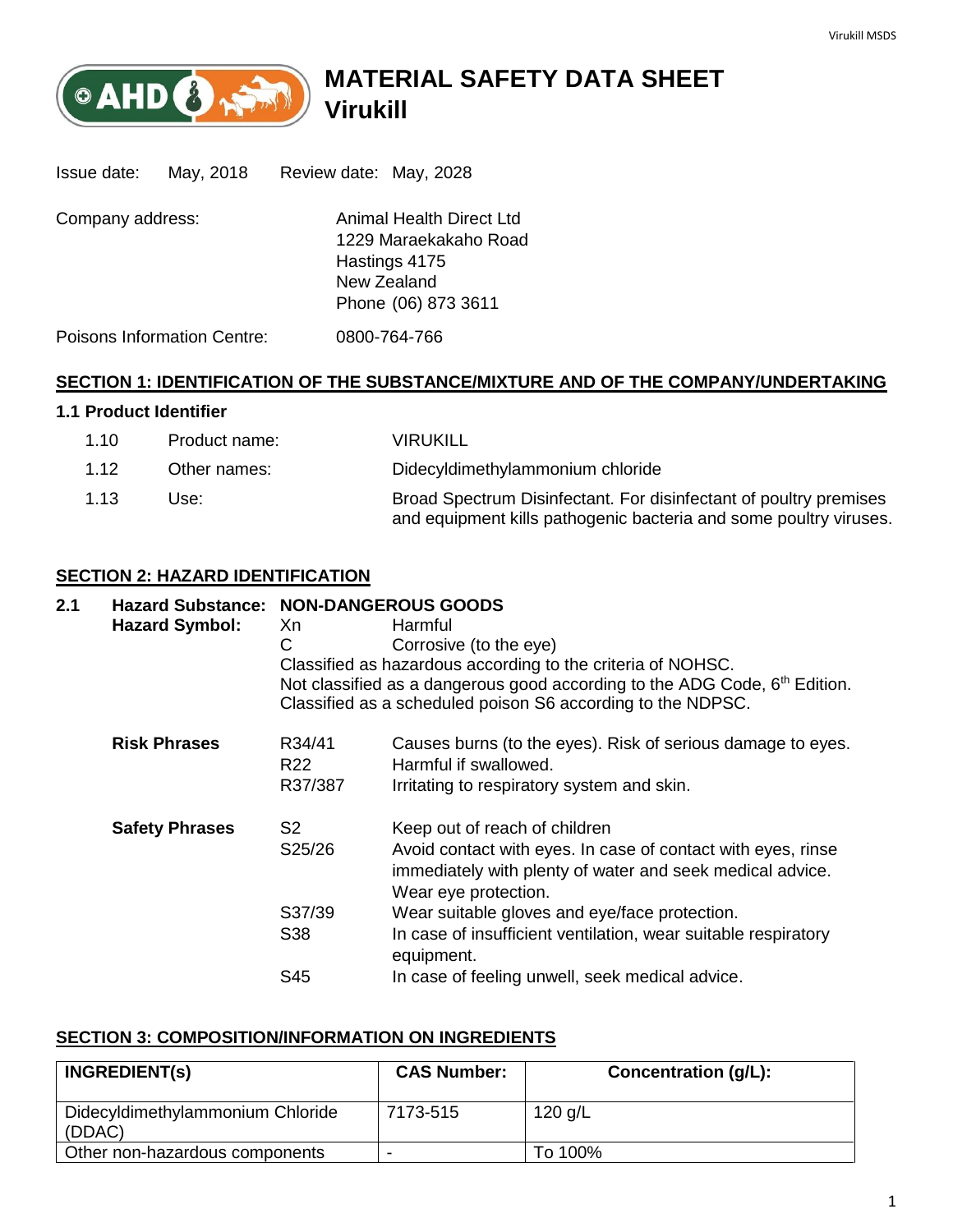### **SECTION 4: FIRST AID MEASURES**

### **IF poisoning occurs, contact a doctor or Poisons Information Centre ph 0800-764-766. Follow the advice given. Show this MATERIAL SAFETY DATA SHEET to a doctor.**

| <b>INGESTION:</b>                 | If swallowed, DO NOT induce vomiting. Give 3 - 4 glasses of milk (if unavailable, give<br>water), then egg whites or gelatine solution. Never give anything to an unconscious<br>person. If vomiting does occur, give fluids again. Get medical attention to determine if<br>vomiting or evacuation of stomach is necessary. Possible mucosal damage may contra-<br>indicate the use of gastric lavage. Provide MSDS. |
|-----------------------------------|-----------------------------------------------------------------------------------------------------------------------------------------------------------------------------------------------------------------------------------------------------------------------------------------------------------------------------------------------------------------------------------------------------------------------|
| <b>INHALATION:</b>                | If inhalation of mists causes irritation of the nose or throat, remove to fresh air and keep<br>at rest in a position comfortable for breathing. Get medical attention if irritation continues<br>or if breathing difficulty develops. Administer oxygen if breathing is difficult. Provide<br>MSDS.                                                                                                                  |
| <b>SKIN:</b>                      | Remove contaminated clothing immediately. Wash skin immediately with plenty of soap<br>and water. Wash contaminated clothing before re-use.                                                                                                                                                                                                                                                                           |
| <b>EYES:</b>                      | Immediately flush with plenty of water for at least 15 minutes. Hold eyelids apart to<br>ensure rinsing of the entire surface of the eyes and lids with water. Remove contact<br>lenses if present and easy to do. If irritation persists, get medical attention. Provide<br>MSDS.                                                                                                                                    |
| <b>FIRST AID</b>                  | Ensure washing facilities, such as shower and eyewash station, are available.                                                                                                                                                                                                                                                                                                                                         |
| <b>FACILITIES:</b>                | No specific antidote known. Treat symptomatically.                                                                                                                                                                                                                                                                                                                                                                    |
| <b>MEDICAL</b>                    | Possible mucosal damage may contraindicate the use of gastric lavage.                                                                                                                                                                                                                                                                                                                                                 |
| <b>ATTENTION:</b>                 | Measures against circulatory shock, respiratory depression and convulsions<br>may be needed.                                                                                                                                                                                                                                                                                                                          |
| <b>POTENTIAL</b><br><b>HEALTH</b> | Practically non-toxic. Ingestion may cause immediate burning pain in the mouth, throat<br>and abdomen, and swelling of the larynx.                                                                                                                                                                                                                                                                                    |
| <b>EFFECTS:</b>                   | Eye contact may cause severe irritation and damage.                                                                                                                                                                                                                                                                                                                                                                   |
|                                   | Skin contact may cause slight irritation. Not a skin sensitiser.                                                                                                                                                                                                                                                                                                                                                      |
|                                   | If inhaled, can cause irritation and damage to mucosal surfaces.                                                                                                                                                                                                                                                                                                                                                      |
|                                   | Occupational exposure to this material has not been reported to cause significant                                                                                                                                                                                                                                                                                                                                     |
|                                   | adverse human health effects when used as recommended.                                                                                                                                                                                                                                                                                                                                                                |
| <b>MEDICAL</b>                    |                                                                                                                                                                                                                                                                                                                                                                                                                       |
| <b>CONDITIONS</b>                 |                                                                                                                                                                                                                                                                                                                                                                                                                       |
| <b>AGGRAVATED BY</b>              |                                                                                                                                                                                                                                                                                                                                                                                                                       |
| <b>OVEREXPOSURE:</b>              | <b>No</b>                                                                                                                                                                                                                                                                                                                                                                                                             |

### **SECTION 5: FIRE FIGHTING MEASURES**

| <b>SMALL FIRES:</b><br><b>LARGE FIRES:</b> | Dry chemical, $CO2$ , water spray or alcohol-resistant foam.<br>Apply water in large quantities (flooding). Keep unopened containers exposed to the fire<br>cool with spraying water on it. |
|--------------------------------------------|---------------------------------------------------------------------------------------------------------------------------------------------------------------------------------------------|
| <b>SUITABLE</b>                            |                                                                                                                                                                                             |
| <b>EXTINGUISHING</b>                       |                                                                                                                                                                                             |
| <b>MEDIA:</b>                              | Carbon dioxide $(CO2)$ , dry powder, foam or water.                                                                                                                                         |
| <b>HAZARDS FROM</b>                        |                                                                                                                                                                                             |
| <b>COMBUSTION</b>                          |                                                                                                                                                                                             |
| <b>PRODUCTS:</b>                           | Not flammable. Dangerous reactions with strong oxidizing agents.                                                                                                                            |
| <b>PRECAUTIONS</b>                         |                                                                                                                                                                                             |
| <b>FOR FIRE FIGHTERS</b>                   |                                                                                                                                                                                             |
| <b>AND SPECIAL</b>                         |                                                                                                                                                                                             |
| <b>PROTECTIVE</b>                          |                                                                                                                                                                                             |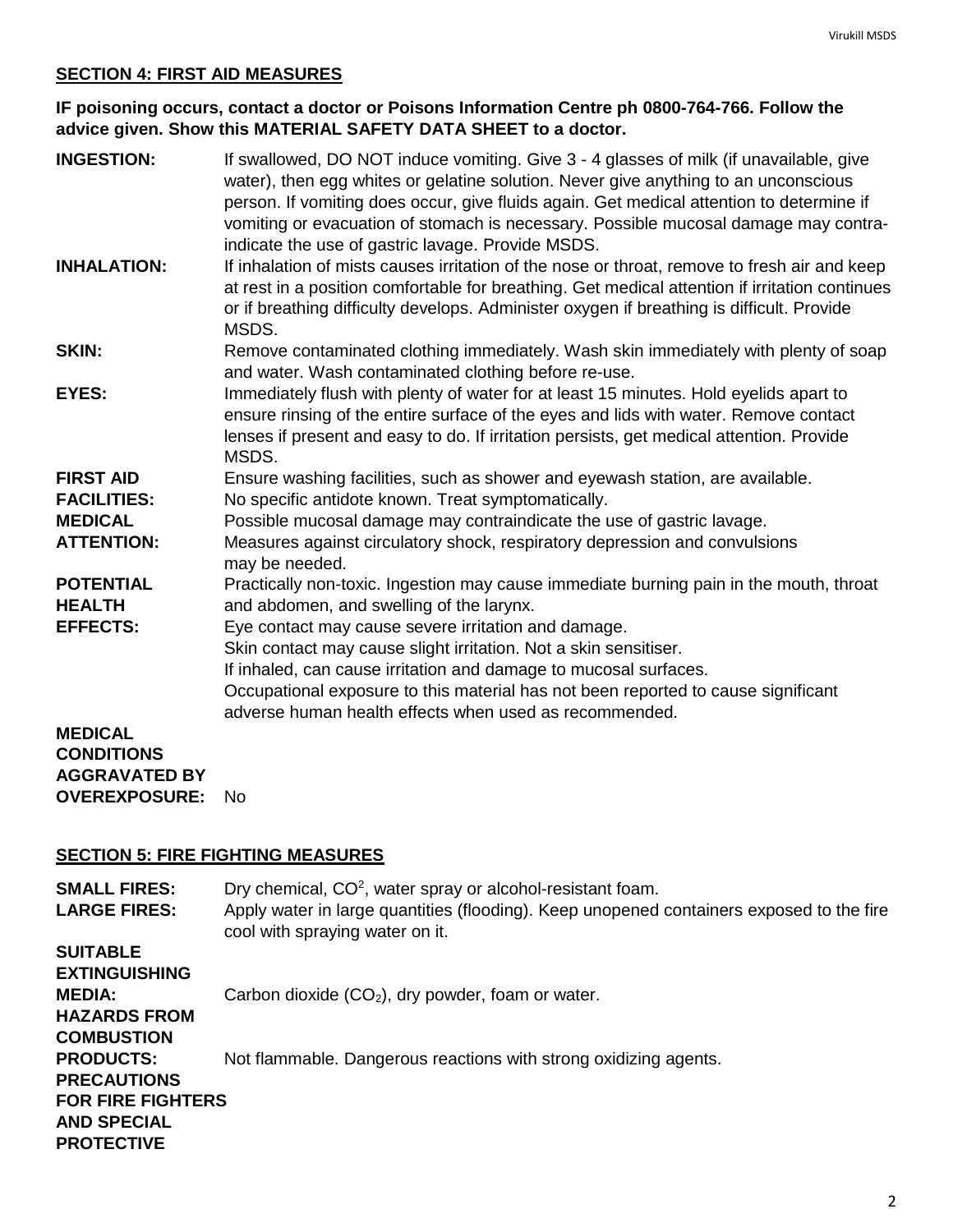### **EQUIPMENT:** Fire fighters should wear full protective gear including self-contained breathing apparatus.

**HAZCHEM CODE:** None allocated.

### **SECTION 6: ACCIDENTAL RELEASE MEASURES**

| <b>EMERGENCY</b>     | <b>CONTAIN SPILL</b>                                                                                                                                                                                                                                                                |
|----------------------|-------------------------------------------------------------------------------------------------------------------------------------------------------------------------------------------------------------------------------------------------------------------------------------|
| <b>PRODEDURES:</b>   | Do not discharge waste liquid into streams.                                                                                                                                                                                                                                         |
|                      | Avoid contact with product. Use personal protective equipment as outlined in Section 8.<br>Do not smoke, drink or eat during clean-up procedure.                                                                                                                                    |
| <b>METHODS AND</b>   | Spills should be contained and absorbed with inert absorbent materials. Place                                                                                                                                                                                                       |
| <b>MATERIALS FOR</b> | contaminated absorbent in a plastic-lined metal drum and dispose of in accordance with                                                                                                                                                                                              |
| <b>CONTAINMENT</b>   | disposal regulations. Liquid spills that soak into the ground should be dug up and                                                                                                                                                                                                  |
| <b>AND CLEAN UP:</b> | disposed of with contaminated absorbent.                                                                                                                                                                                                                                            |
|                      | At levels below 10 ppm (active), no detrimental effects on functioning waste treatment<br>systems or the environment have been noted.                                                                                                                                               |
|                      | Leaking containers should be separated from intact containers and either the container<br>or its contents transferred to a plastic-lined drum. Dispose of leaking container in<br>accordance with disposal regulations.                                                             |
|                      | Triple or preferably pressure rinse containers before disposal. Add rinsings to dip/spray<br>tank. Do not dispose of undiluted chemicals on-site.                                                                                                                                   |
|                      | Break, crush or puncture and bury empty containers in a local authority landfill. If no<br>landfill is available, bury the containers below 500 mm in a disposal pit specifically<br>marked and set up for this purpose clear of waterways, desirable vegetation and tree<br>roots. |
|                      | Empty containers and product should not be burnt.                                                                                                                                                                                                                                   |

### **SECTION 7: HANDLING AND STORAGE**

## **PRECAUTIONS FOR**

**SAFE HANDLING:** Use in well ventilated area and AVOID inhalation of spray mist. Wear suitable respiratory equipment. Product is poisonous when swallowed. Always store pesticides in their original containers, which include the label listing ingredients, directions for use, and first aid steps in case of accidental poisoning. Never transfer pesticides to soft drink bottles or other containers. Children or others may mistake them for something to eat or drink. Keep out of reach of children

Wear suitable protective clothing;

Wear suitable gloves to prevent skin irritation.

In case of insufficient ventilation, wear suitable respiratory equipment.

Wear eye/face protection to avoid contact with eyes.

DO NOT keep or store for prolonged periods in direct sunlight.

Wash hands, arms and face after use. Wash gloves and contaminated protective clothing daily.

## **CONDITIONS FOR**

**SAFE STORAGE:** DO NOT re-use the container for any other purpose.

Use plastic containers. Avoid metal.

Store in the closed original container in a cool, dry and well ventilated, secure area. Do not store in direct sunlight. Keep away from children, animals, food, and seed.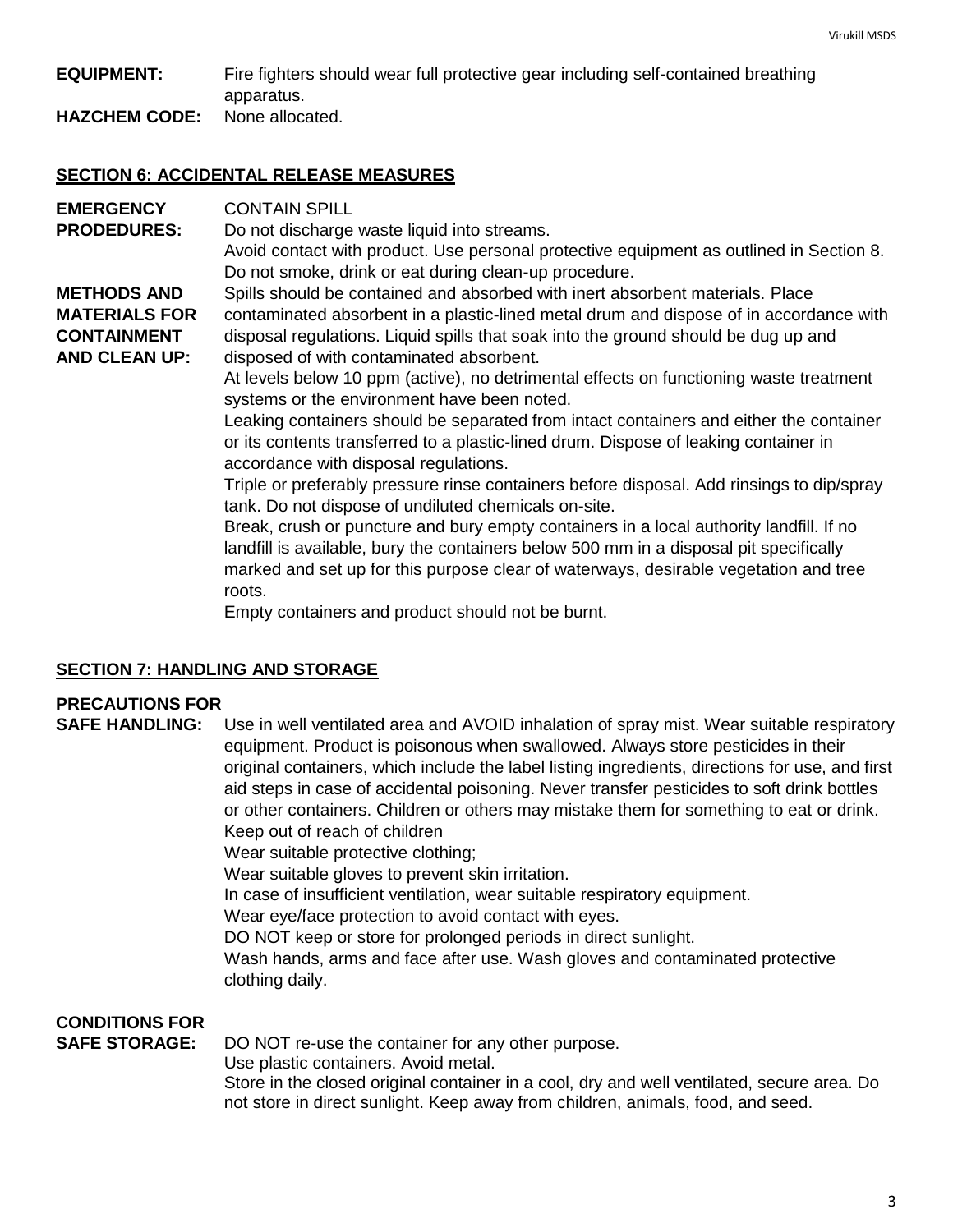### **SECTION 8: EXPOSURE CONTROL / PERSONAL PROTECTION**

**NATIONAL EXPOSURE STANDARDS:** No emission limits allocated.

**BIOLOGICAL LIMIT VALUES:** No biological limit allocated.

**ENGINEERING CONTROLS:** Provide proper ventilation to minimise exposure. If mists or vapours are generated, their concentration in the workplace air should be controlled to the lowest reasonable practicable level. Facilities should be equipped with an eyewash facility and a safety shower. When opening the container, preparing solution and using the prepared solution, wear cotton overalls buttoned to the neck and wrist (or equivalent clothing), elbow-length PVC gloves, goggles and disposable fume mask. If product in eyes, wash it out immediately with water. Wash

hands after use. After each day's use, wash gloves, goggles and contaminated clothing.

#### **PERSONAL PROTECTIVE EQUIPMENT:** EYES: Wear chemical safety glasses with side shield or face shield.

GLOVES: Wear rubber gloves to prevent skin contact. RESPIRATORY: If inhalation of vapour is likely to occur wear an approved respirator/disposable fume mask/dust mask. Use in well ventilated area ONLY. In case of insufficient ventilation, wear suitable respiratory equipment.

### **SECTION 9: PHYSICAL AND CHEMICAL PROPERTIES**

| APPEARANCE:                  | Clear, colourless, foaming liquid                                                                                   |
|------------------------------|---------------------------------------------------------------------------------------------------------------------|
| ODOUR:                       | Slight bitter odour.                                                                                                |
| pH:                          | $5 - 8$                                                                                                             |
| STABILITY:                   | Stable at normal conditions (OECD 113)                                                                              |
| <b>SURFACE TENSION:</b>      | 36.1 Mn/m (OECD 115)                                                                                                |
| MISCIBILITY:                 | Standard water, acetone and ethanol at $30^{\circ}$ C – no solid material<br>separation; no separation into layers. |
| <b>CORROSION (METALS):</b>   | NON-CORROSIVE TO METALS. Aluminum, copper, carbon steel and<br>brass = $>0.08$ mm/year. (ASTM G31-72)               |
| <b>SOLUBILITY IN WATER:</b>  | Freely soluble                                                                                                      |
| SPECIFIC GRAVITY / DENSITY:  | ~1kg/L at 20 $^{\circ}$ C (IP 365)                                                                                  |
| <b>FLASH POINT:</b>          | ASTM D93 = 92,00C (Pensky Martens Closed Cup)                                                                       |
| <b>VOLATILITY:</b>           | non volatile matter, $(\% m/m) = 14,66$ (SABS)                                                                      |
| <b>FLAMMABILITY:</b>         | Not Flammable                                                                                                       |
| VISCOSITY:                   | 70,4 at 25 <sup>°</sup> C (Brookfield viscosity, speed 100, spindle 2)                                              |
| <b>FOAM PERSISTENCE:</b>     | (200 ml/100L) in 100ml emulsion: Hardwater 1 min = 104mL; Hard water 5<br>$min = 88mL$                              |
| COMPATABILITY:               | Not compatible with concentrated anionic compounds                                                                  |
| <b>OXIDISING PROPERTIES:</b> | Not an oxidising substance.                                                                                         |
| <b>SPECIFIC GRAVITY:</b>     | $1 \ @ 20^0C$                                                                                                       |
| <b>FLASH POINT:</b>          | $64^{\circ}$ c                                                                                                      |
| <b>CORROSIVENESS:</b>        | NON-CORROSIVE TO METALS                                                                                             |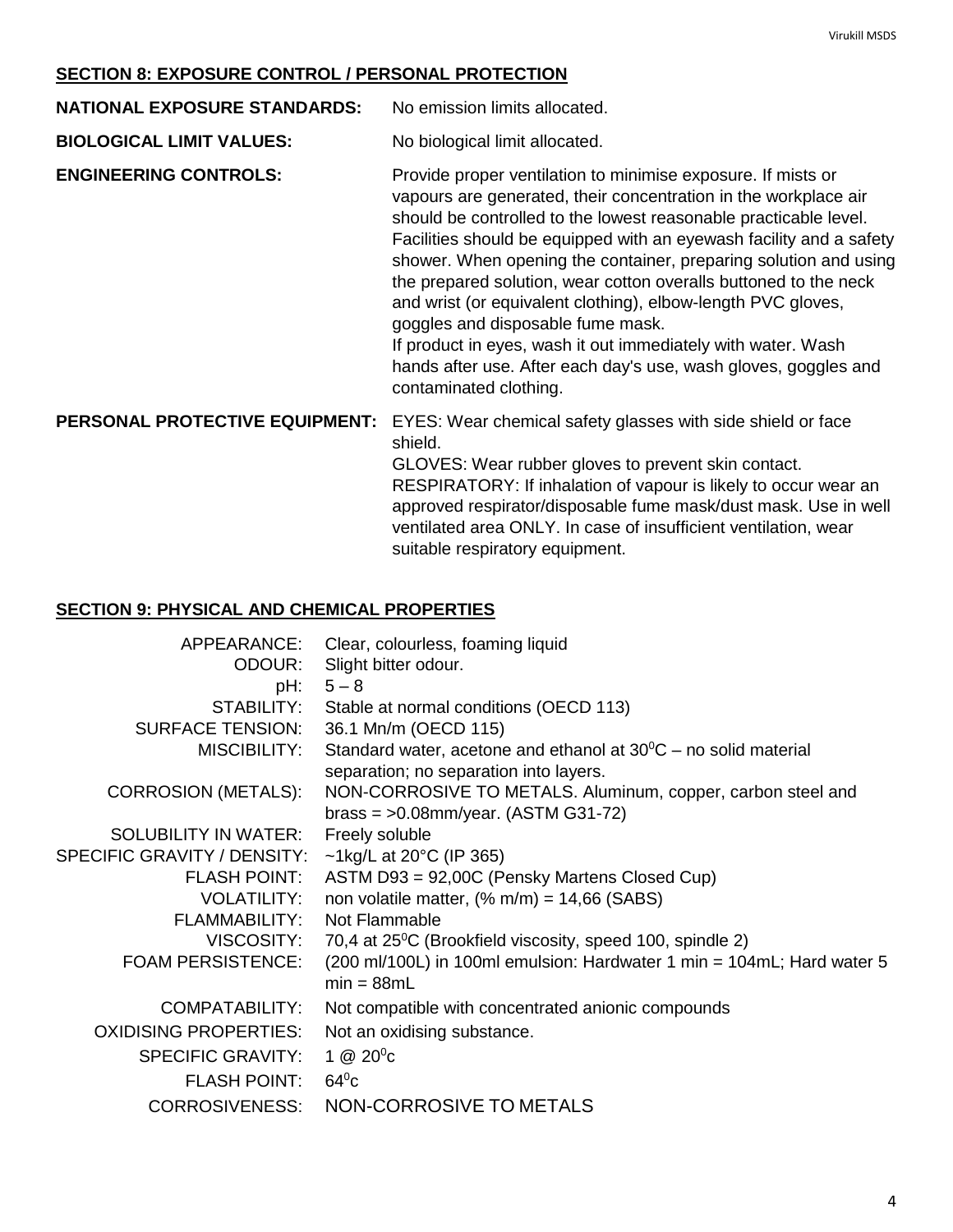### **SECTION 10: STABILITY AND REACTIVITY**

|                             | CHEMICAL STABILITY: Stable under normal conditions of use. Tolerant of both acid & alkaline<br>medium ( $pH$ 3.5-9)   |
|-----------------------------|-----------------------------------------------------------------------------------------------------------------------|
| <b>CONDITIONS TO AVOID:</b> | Do not store at high temperatures for long periods of time. Keep containers<br>closed when not in use.                |
|                             | INCOMPATIBLE MATERIALS: Not compatible with concentrated anionic compounds or with strong<br>oxidizing agents.        |
| PRODUCTS:                   | HAZARDOUS DECOMPOSITION The substance decomposes on burning producing toxic fumes of nitrogen<br>oxides and chloride. |

### **SECTION 11: TOXICOLOGICAL INFORMATION**

| <b>ORAL TOXICITY:</b>       | $LD_{50}$ (rat)    | >4000mg/kg                                                                |
|-----------------------------|--------------------|---------------------------------------------------------------------------|
| <b>DERMAL TOXICITY:</b>     | $LD_{50}$ (rabbit) | $>$ 2000mg/kg                                                             |
| <b>INHALATION TOXICITY:</b> | $LC_{50}$ rat      | 0.161 mg/L air $-$ can cause irritation and damage to<br>mucosal surface. |
| <b>DERMAL IRRITATION:</b>   | (OECD 404)         | Irritating to skin                                                        |
| <b>EYE IRRITATION:</b>      | (OECD 405)         | Risk of serious damage to eyes                                            |
| <b>SENSITISATION:</b>       | Guinea pig         | Not a skin sensitizer                                                     |
| <b>CHRONIC TOXICITY:</b>    | Oral dog           | 1 year $-$ no target organs effects                                       |
| PHARMACOKINETICS:           | Dog                | This material does not accumulate in body tissues.                        |
| <b>MUTAGENICITY:</b>        |                    | Non-teratogenic. Non-carcinogenic. Non-mutagenic.                         |

### **SECTION 12: ECOLOGICAL INFORMATION:**

| ECOTOXICITY:             | Fish:<br>Moderate toxic to aquatic organisms.                                            |  |  |
|--------------------------|------------------------------------------------------------------------------------------|--|--|
|                          | Active ingredient: LC <sub>50</sub> (96hr) – 1mg/L (salmon)                              |  |  |
|                          | Active ingredient: $EC_{50}$ (48hr) – 0.94mg/L (Daphnia magna)                           |  |  |
|                          | DO NOT contaminate streams, rivers or waterways with the chemical or<br>used containers. |  |  |
| Bees:                    | Not toxic to bees.                                                                       |  |  |
|                          | Product Acute contact $LD_{50} > 100g$ a.i./bee (Apis mellifera)                         |  |  |
| Birds:                   | Not hazardous to birds.                                                                  |  |  |
| <b>PERSISTENCE &amp;</b> | DDAC is biodegradable in sewage and natural water systems.                               |  |  |
| MOBILITY:                | Immobile in soil.                                                                        |  |  |

### **SECTION 13: DISPOSAL CONSIDERATIONS:**

Do not use fungicide containers or packaging material for storing water or food.

**Disposal Methods:** Triple or preferably pressure rinse containers with clean water before disposal. Add rinsings to dip/spray tank. Do not dispose of undiluted chemicals on-site.

If recycling, replace cap and return clean containers to recycler or designated collection point.

If not recycling, break, crush or puncture and bury empty containers in a local authority landfill. If no landfill is available, bury the containers below 500mm in a disposal pit specifically marked and set up for this purpose clear of waterways, desirable vegetation and tree roots. Empty containers and product should not be burnt.